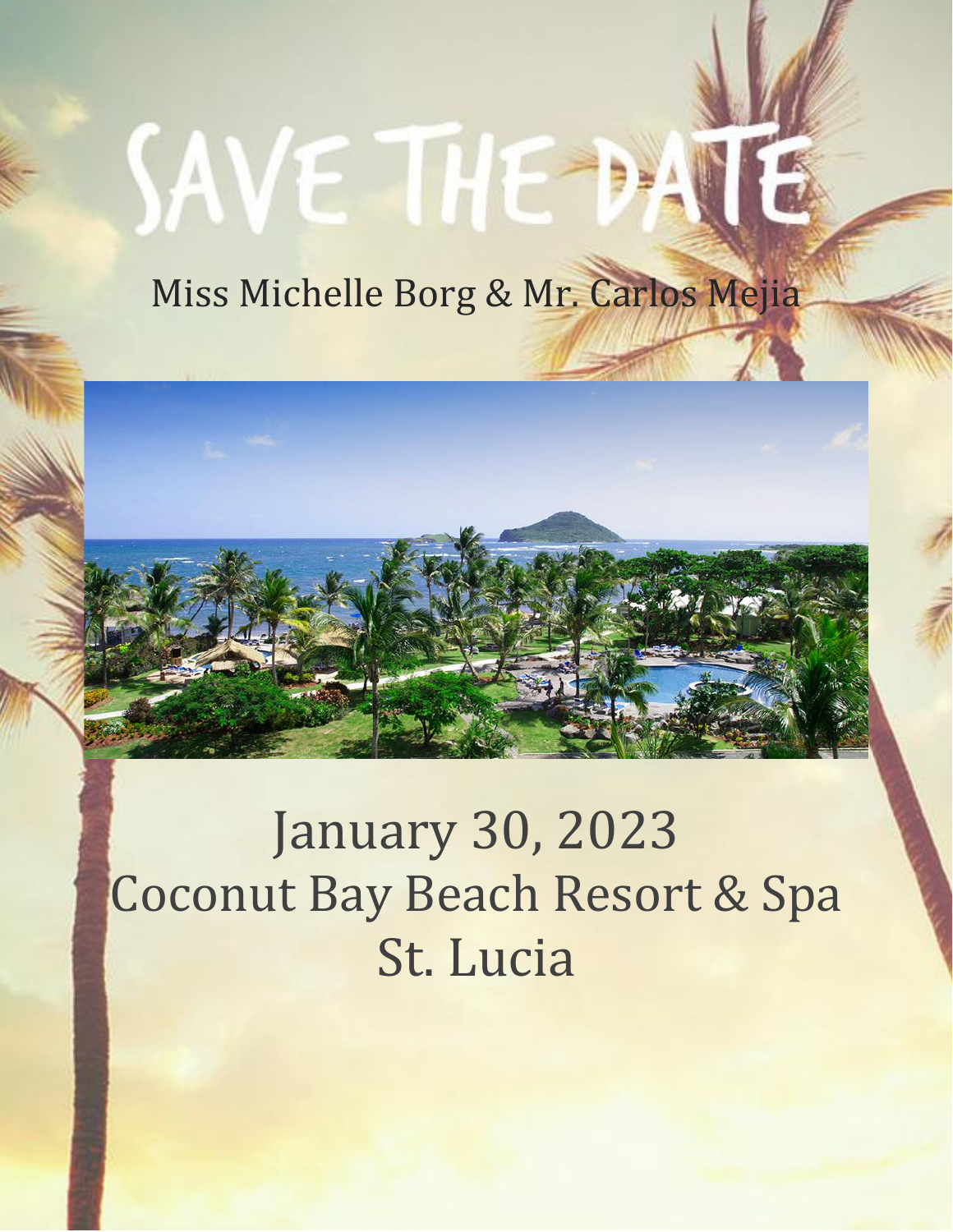

## **TO RESERVE YOUR ROOM CLICK HERE:** [RESERVATION LINK](https://www.vacationcrm.com/IFrameRegistration/Group?lookupid=f04af814-d522-4b01-b822-4cdfa9b048e2&groupid=4cc1cd2f-e6cf-44f8-9675-dfe426429fa0)

\_\_\_\_\_\_\_\_\_\_\_\_\_\_\_\_\_\_\_\_\_\_\_\_\_\_\_\_\_\_\_\_\_\_\_\_\_\_\_\_\_\_\_\_\_\_\_\_\_\_\_\_\_\_\_\_\_\_\_\_\_\_\_\_\_\_\_\_\_\_\_\_\_\_\_\_\_\_\_\_\_\_\_\_\_\_\_\_\_\_\_\_\_\_\_\_\_\_\_\_\_\_\_\_\_\_\_\_\_\_\_\_\_\_\_\_\_\_\_\_\_\_\_

Our wedding travel concierge is Danialle Natale



'Travel the WORLD with US' Phone: 1-877-943-8282 Ext 26 Email: Danialle@beachbumvacation.com **For a faster response time, please email Danialle. Bookings must be made via our online form to ensure accuracy.** 

## [RESERVATION LINK](https://www.vacationcrm.com/IFrameRegistration/Group?lookupid=f04af814-d522-4b01-b822-4cdfa9b048e2&groupid=4cc1cd2f-e6cf-44f8-9675-dfe426429fa0)

**Reservations cannot be made via phone.**

# **Coconut Bay Resort & Spa \*ALL-INCLUSIVE\***

#### **\*\*IMPORTANT ROOM AND AIRFARE INFORMATION\*\***

- **Airfare and room rates fluctuate** depending on availability at time of booking & current promotions.
- Airfare rates will vary depending on time of booking and the stateside airport you choose.
- Locking in the hotel and airfare as soon as possible is imperative to get the best price, best flight and room of your choice. You can lock in hotel only for as low as \$150 per person! This hotel is popular and may sell out. Please inquire with Beach Bum Danialle for the most current rates on land/airfare at time of booking. All rates are subject to change, until deposit is placed on the booking.
- You may opt to reserve your own airfare or use frequent flyer miles. In that event, please advise Beach Bum Danialle of your flight information, so she may arrange for airport transportation (included in accommodations package) at the proper times. You will need to fly to Hewanorra Airport (airport code: UVF).

Rates are based on arriving on January 28, 2023 and are for "double occupancy," two adults sharing one room. If you aren't traveling as 2 adults per room, please contact Beach Bum Danialle so that she can assist you with accurate rates. Airfare is NOT included in the pricing below. Please inquire if you would like airfare options. If you prefer a different room category or number of nights, have additional questions or need airfare options, please email Beach Bum Danialle at [Danialle@BeachBumVacation.com](mailto:Danialle@BeachBumVacation.com) for more details.

"TRAVEL THE WORLD WITH US"

www.BEACHBUMVACATTEN.com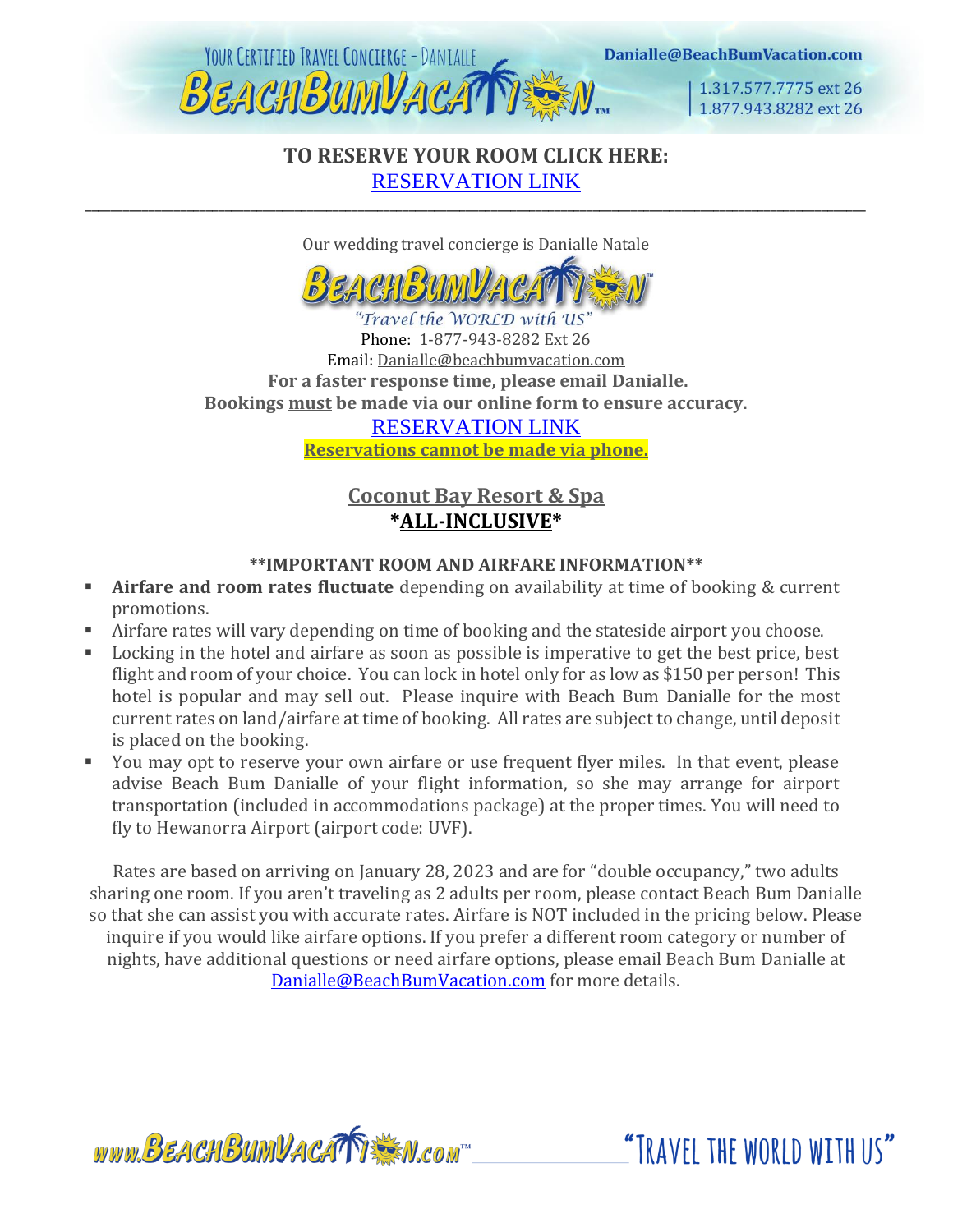

#### **ALL-INCLUSIVE INCLUSIONS:**

• Roundtrip airport transfers to/from Hewanorra International Airport

• Accommodations

- Full breakfast, lunch and dinner daily in a choice of 8 restaurants
- Unlimited alcoholic and non-alcoholic drinks in a choice of 7 bars
	- Daily activities and nightly live entertainment
	- Use of 5 resort swimming pools and outdoor whirlpool
	- Adult Oasis with 2 pools, expanded pool bar and cabanas
- Coco-Land: St. Lucia's largest waterpark featuring slides, lazy rivers and waterfalls

• All hotel taxes and gratuities

#### **\*\*\*\*\* RATES \*\*\*\*\***

#### **Family Side/all ages – SPLASH**

#### **Adults Only – HARMONY**

**Guests traveling without children MUST stay in the Harmony wing during the month of January. Bear in mind, the onsite team has the right to move any guest booked in Splash that are not traveling with children to Harmony.**

|                                          | 3 nights, 4 days | 4 nights, 5 days | 7 nights, 8 days |
|------------------------------------------|------------------|------------------|------------------|
| <b>Splash/Harmony Deluxe Garden View</b> | \$1790/couple    | \$2385/couple    | \$2761/couple    |
| <b>Splash/Harmony Deluxe Ocean View</b>  | \$1880/couple    | \$2505/couple    | \$2901/couple    |
| <b>Splash/Harmony Premium Ocean View</b> | \$1970/couple    | \$2625/couple    | \$3041/couple    |

**\*\*All rates are based on CURRENT sales/promotions quoted on May 13, 2022.**

**Rates & promotions are subject to change until your room is booked with your deposit paid, so please inquire with Beach Bum Danialle at the time of booking for up-to-date, current sale pricing. If rates drop after you have booked and the same room is available for the same dates at a lower price, Danialle will be happy to request a price adjustment for you** ☺

\*Please fill in the Reservation Form: [RESERVATION LINK](https://www.vacationcrm.com/IFrameRegistration/Group?lookupid=f04af814-d522-4b01-b822-4cdfa9b048e2&groupid=4cc1cd2f-e6cf-44f8-9675-dfe426429fa0) with information as it appears on your passport to secure your room!

\*\*\*\*All reservations MUST to be made by Sept 14,

2022.

\*\*\*\***Space is limited so reserve your room early!** \*NOTE: Rates above do NOT include airfare. Inquire with Danialle@beachbumvacation.com for up-to-date airfare rates into St. Lucia for your dates of travel.

www.BEACHBUMVACATTEN.com

"TRAVEL THE WORLD WITH US"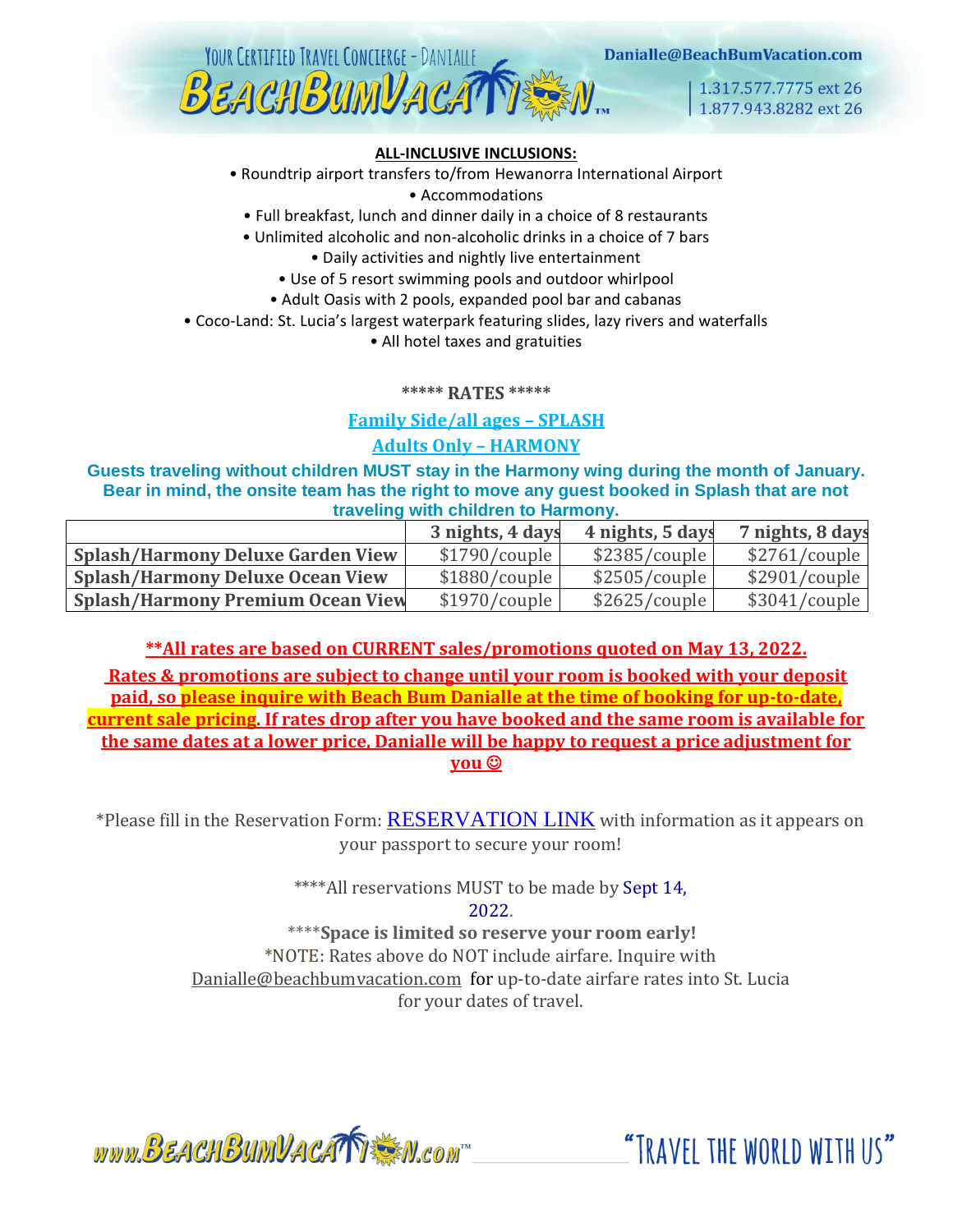

# \*\*\* Process of Booking \*\*\*

❖ Determine your travel dates & who you'll be sharing a room with then click on the secure Reservation Link and fill in your information:

## Click here: [RESERVATION LINK](https://www.vacationcrm.com/IFrameRegistration/Group?lookupid=f04af814-d522-4b01-b822-4cdfa9b048e2&groupid=4cc1cd2f-e6cf-44f8-9675-dfe426429fa0)

- ❖ If you have frequent flyer miles or airline credit vouchers Danialle is NOT able to book your flight. You must do so directly with the airline.
- ❖ Determine if you want travel protection. It's highly recommended! **Travel insurance rates are determined by the travelers state of residence, age and total trip cost.** Please inquire with Beach Bum Danialle for a quote once you have decided on your package. **You will need to indicate on the form if you accept or decline TRIP INSURANCE.**

PLEASE NOTE: Insurance must be added within 10 days of initial deposit. **You are strongly encouraged to purchase travel protection.**

# **DOWN PAYMENT OPTIONS:**

1) **Room Only**: It's just \$150 per person to book just the room. 2) **Room with insurance**: It's just \$150 per person + the cost of insurance 3) **Room and flights without insurance**: It's \$150 per person + total airfare cost. 4) **Room and flights with insurance**: It's just \$150 per person + total airfare cost + the cost of insurance

- ❖ **After the down payment is made the final balance is due 45 days prior to arrival. NO EXCEPTIONS**
- ❖ Once you place your reservation and your payment has been applied you will receive a confirmation invoice/itinerary for your trip!

## **\*\*\* Important Travel & Booking Information \*\*\***

When should I book?: As soon as possible for the best flight schedules and perks for being a part of Michelle & Carlos' Group!

\*IMPORTANT! -- Airfare WILL fluctuate depending on availability at time you make your reservation, please make your payment with Danialle as soon as possible to ensure the lowest rate and best flight time options. The best schedules to St. Lucia (airport code UVF) fill up quickly so please contact her soon to make your reservation.

Who should I ask for when making my reservation? All reservations must be made directly through Beach Bum Danialle via the link below [RESERVATION LINK](https://www.vacationcrm.com/IFrameRegistration/Group?lookupid=f04af814-d522-4b01-b822-4cdfa9b048e2&groupid=4cc1cd2f-e6cf-44f8-9675-dfe426429fa0)

Payment policy: In order to guarantee your room the full payment must be received **45 days prior to arrival**. AIRFARE will be due at the time you are ready to add it to your package.

www.BEACHBUMVACATTERM.com<sup>The C</sup>IRAVEL THE WORLD WITH US"